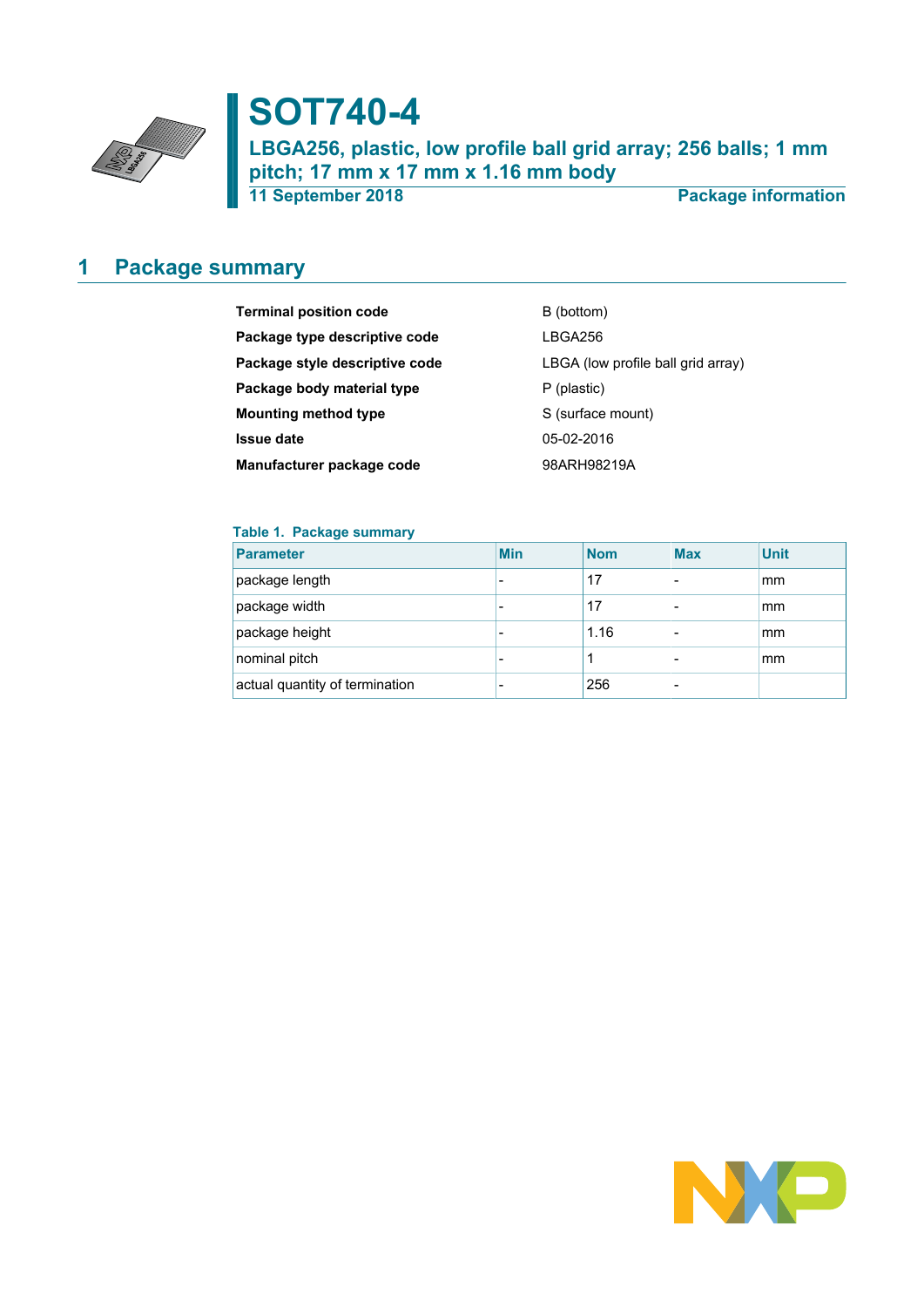# **NXP Semiconductors SOT740-4**

**LBGA256, plastic, low profile ball grid array; 256 balls; 1 mm pitch; 17 mm x 17 mm x 1.16 mm body**

## <span id="page-1-0"></span>**2 Package outline**

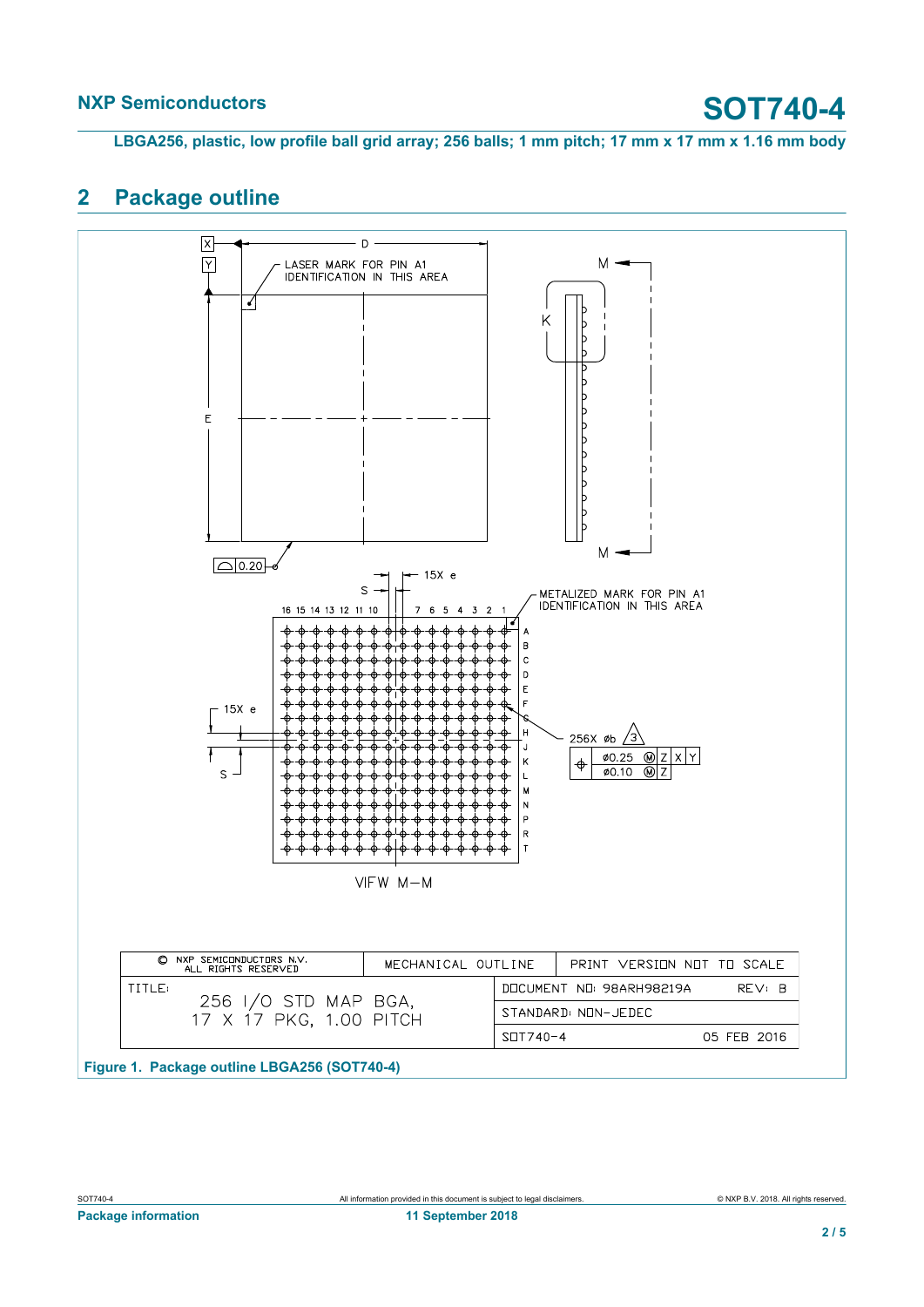**LBGA256, plastic, low profile ball grid array; 256 balls; 1 mm pitch; 17 mm x 17 mm x 1.16 mm body**



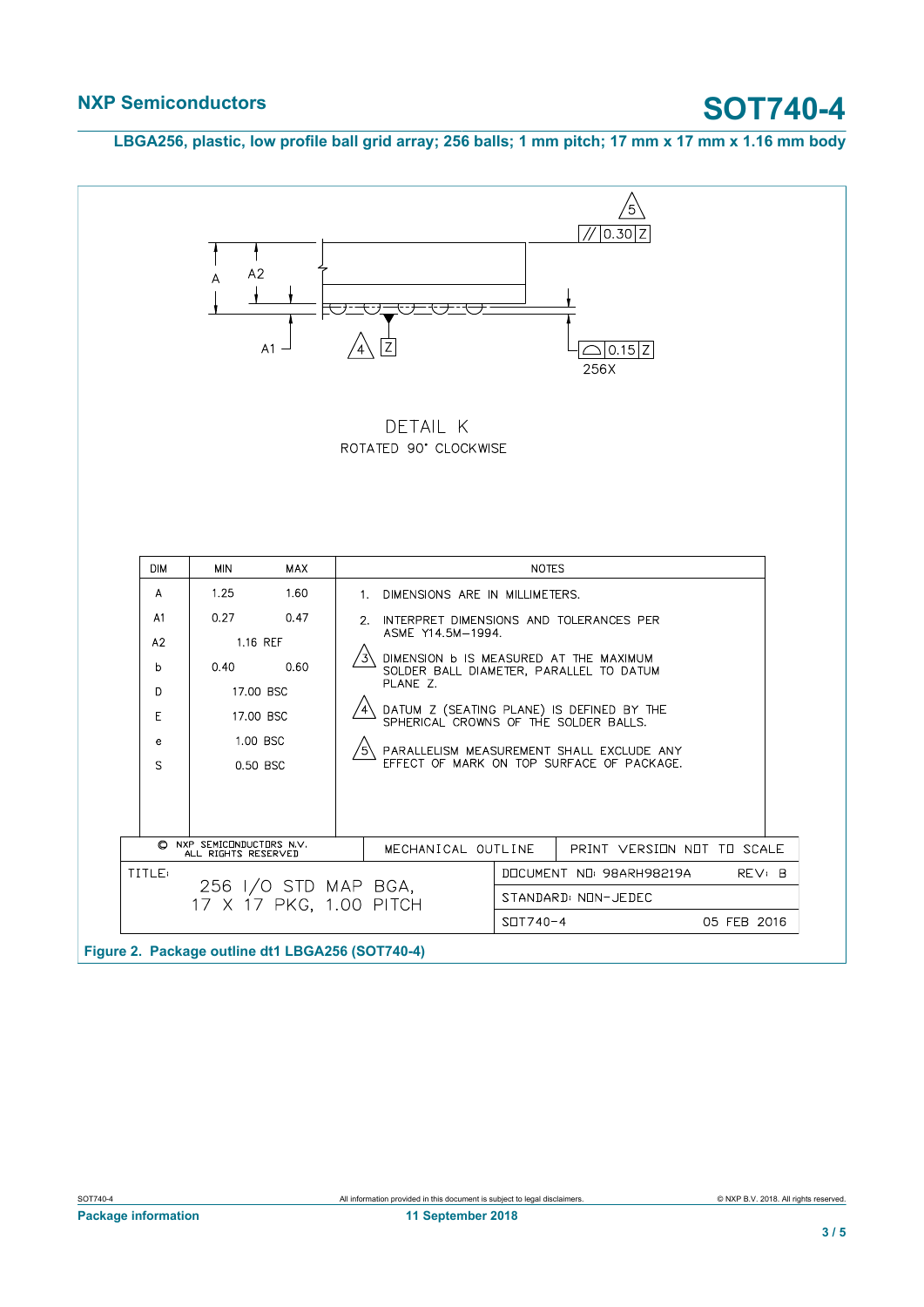**LBGA256, plastic, low profile ball grid array; 256 balls; 1 mm pitch; 17 mm x 17 mm x 1.16 mm body**

### <span id="page-3-0"></span>**3 Legal information**

### **Disclaimers**

**Limited warranty and liability** — Information in this document is believed to be accurate and reliable. However, NXP Semiconductors does not give any representations or warranties, expressed or implied, as to the accuracy or completeness of such information and shall have no liability for the consequences of use of such information. NXP Semiconductors takes no responsibility for the content in this document if provided by an information source outside of NXP Semiconductors.

In no event shall NXP Semiconductors be liable for any indirect, incidental, punitive, special or consequential damages (including without limitation - lost profits, lost savings, business interruption, costs related to the removal or replacement of any products or rework charges) whether or not such damages are based on tort (including negligence), warranty, breach of contract or any other legal theory.

Notwithstanding any damages that customer might incur for any reason whatsoever, NXP Semiconductors' aggregate and cumulative liability towards customer for the products described herein shall be limited in accordance with the Terms and conditions of commercial sale of NXP Semiconductors.

**Right to make changes** — NXP Semiconductors reserves the right to make changes to information published in this document, including without limitation specifications and product descriptions, at any time and without notice. This document supersedes and replaces all information supplied prior to the publication hereof.